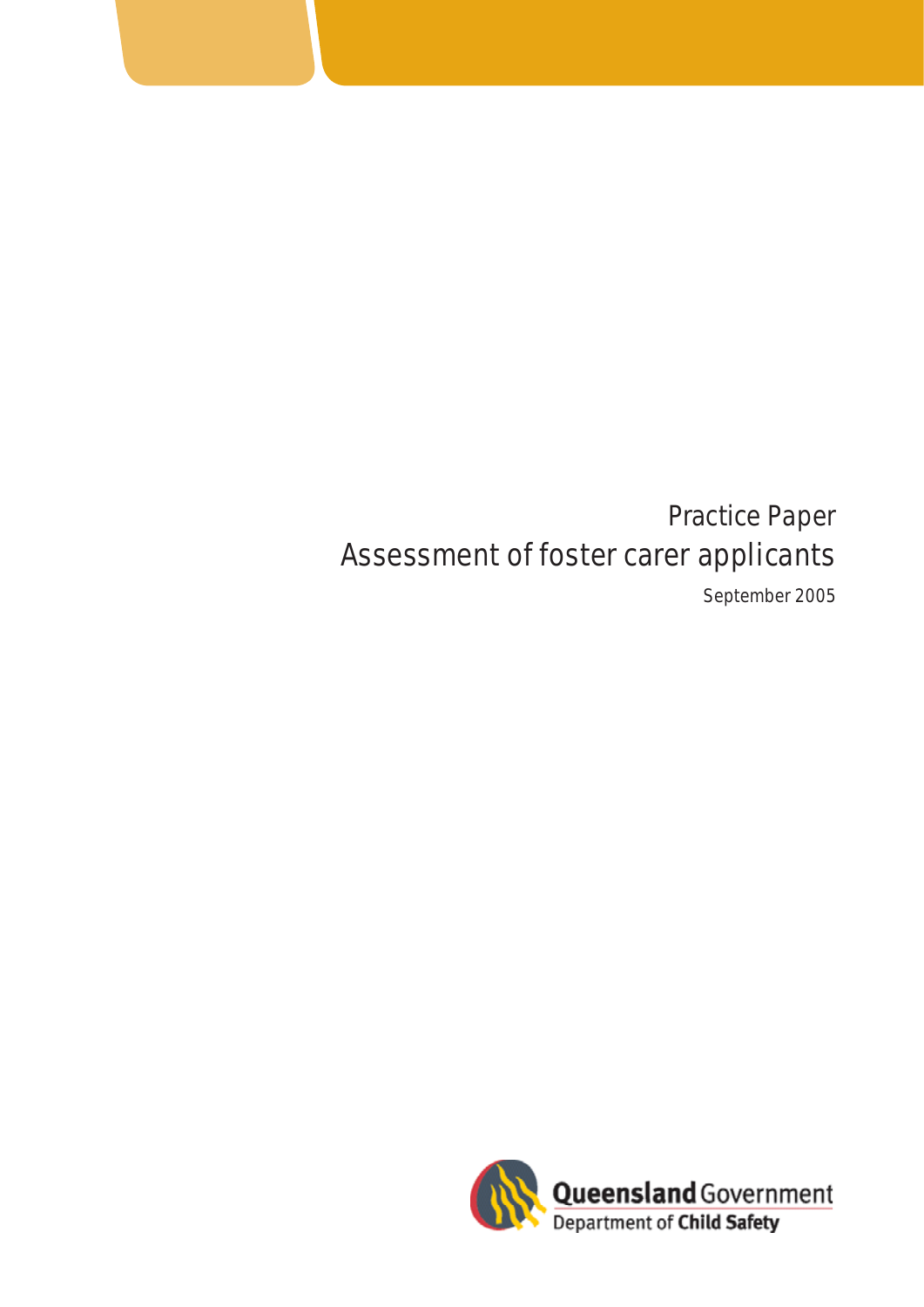# Introduction

A review of foster care outcome research and current practice throughout Australia, New Zealand and the United Kingdom has shown a need for a standardised and evidenced-based foster carer screening model. Initial screening processes need to allow for early identification of inappropriate applicants and all household members need to be involved in the assessment process. The focus of the assessment needs to be on the applicant's demonstrable knowledge, skills and abilities; as well as the applicant's ability to reflect on how their experiences, views and behaviour may impact on their ability to provide for a child in care.

In this practice paper the term 'worker' refers to either a departmental officer or a fostering agency staff member.

# Framework

Assessment frameworks used by other jurisdictions consistently include the following topics:

- motivation;
- social supports;
- relationships;
- parenting style;
- childhood history:
- stress management;
- household safety;
- referee and health checks:
- applicants understanding of harm;
- cultural awareness; and
- teamwork.

The foster carer screening and assessment model described, incorporates the above information and ensures an open, accountable and transparent framework. Importantly, the assessment model means that the worker undertaking the assessment and the applicant/s work together in partnership to recognise the carer's strengths and reflect on how this will impact on caring for a child in care. If done well this means that the decision about approval can be arrived at jointly, although the ultimate decision making responsibility still lies with the department. The decision is informed by evidence, which has been collected from a variety of sources, including:

- the outcomes of personal history checks for the applicant/s and other household members;
- other reports and assessments which the applicant/s is able to provide, including information from other jurisdictions if the applicant has been previously approved to provide foster care;
- observation of the applicant/s, family interactions and the physical envirnment, both in interviews and in any other interaction with the worker;
- resources utilised through the assessment process; and
- the applicants participation in training, both from written worksheets and *Personal Reflections* materials as well as from the observations of trainers.

# Purpose of assessment

The purpose of the assessment of foster carer applicants is to ensure that members of the community who apply to become foster carers are assessed and approved in accordance with the *Child Protection Act 1999*, to provide safe and accountable care environments for children and young people who are subject to statutory child protection intervention.

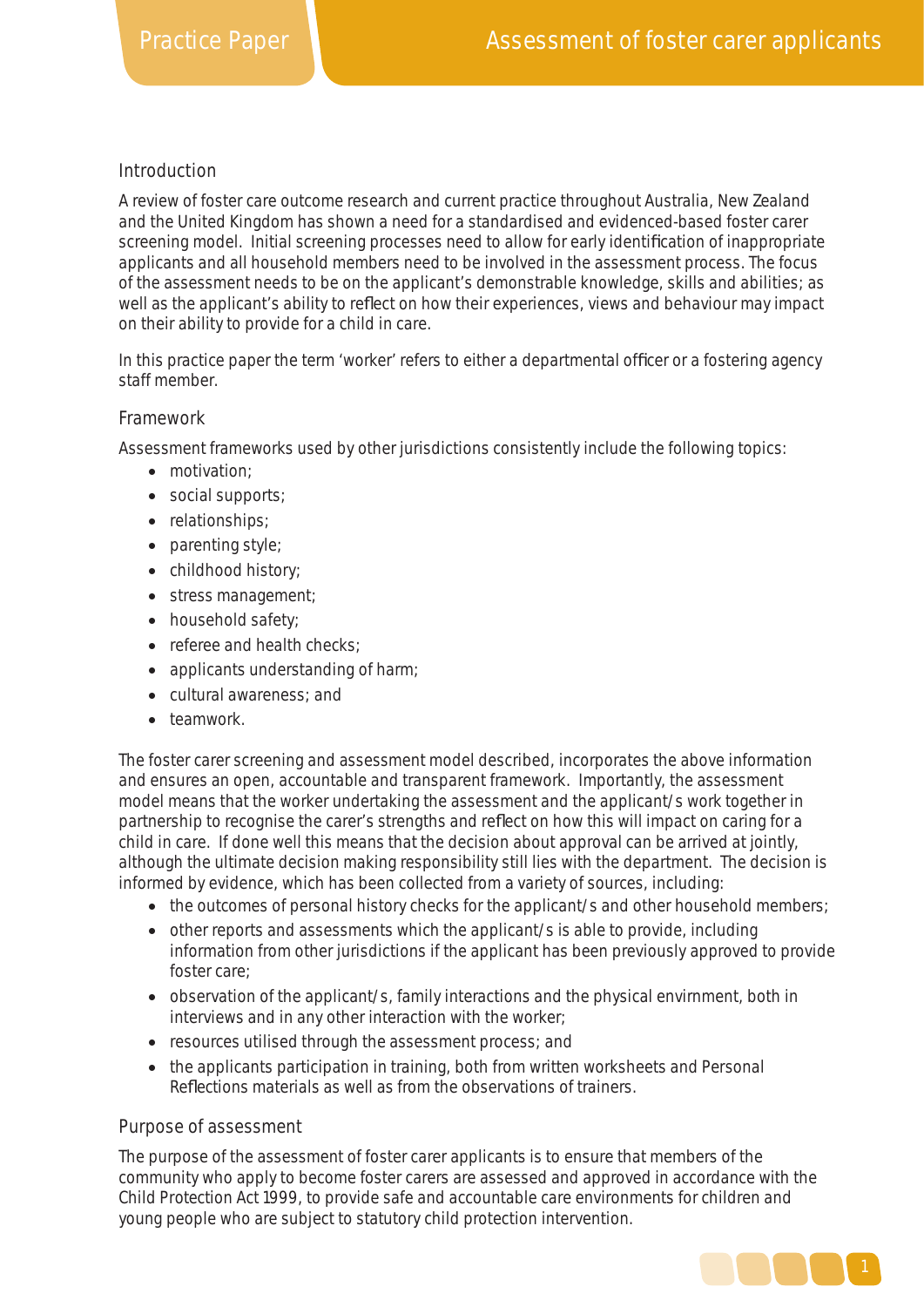# Principles

Assessments of foster carer applicants will be conducted in a way that ensures the:

- safety of all children placed with approved foster carers;
- provision of accurate and timely information;
- collection of accurate and useful information;
- accurate recording of information, which will avoid duplication; and
- privacy of the foster carer applicant.

Principles that underpin good assessment practice include:

- welfare practice, for example, The Australian Psychological Society/Australian Social Work Ethical Guidelines;
- fairness, objectivity and non-judgmental attitudes;
- awareness of the impact of culture and values on both the assessor and the applicant;
- clarity of roles, expectations and privacy limitations;
- flexibility to cater for individual differences:
- openness and respect;
- a two-way process of information sharing and provision;
- transparent processes;
- honesty and directness, including the courage to bring up difficult or challenging issues in a straightforward manner and share observations and conclusions, even if applicants may find them confronting;
- inclusiveness, including sharing processes and outcomes wherever possible;
- $\bullet$  confidentiality;
- maintaining boundaries and a sense of purpose, in that the assessment is goal-directed and does not become a counselling and support function; and
- referral and follow-up when needed.

# Assessment criteria

Approval will be granted to an applicant who, in accordance with the *Child Protection Act 1999*, section 133 and the *Child Protection Regulations 2000,* section 9:

- is a suitable person to be an approved foster carer, and all members' of the applicant's household are suitable persons to associate on a daily basis with children; and
- is able to meet the standards of care in the Statement of Standards; and
- is able to help in appropriate ways towards achieving plans for the child's protection; and
- does not pose a risk to the child's safety; and
- understands, and is committed to, the principles for administering the *Child Protection Regulations 2000*; and
- has completed any training reasonably required by the chief executive to ensure the person is able to properly provide the care; and
- understands the policies and procedures implemented by the chief executive to ensure the care meets the standards of care in the Statement of Standards.

In addition, the applicant must meet the following criteria:

• the ability to identify personal experiences, background, current family dynamics and lifestyle, and reflect on how these are relevant to caring for a child in care;

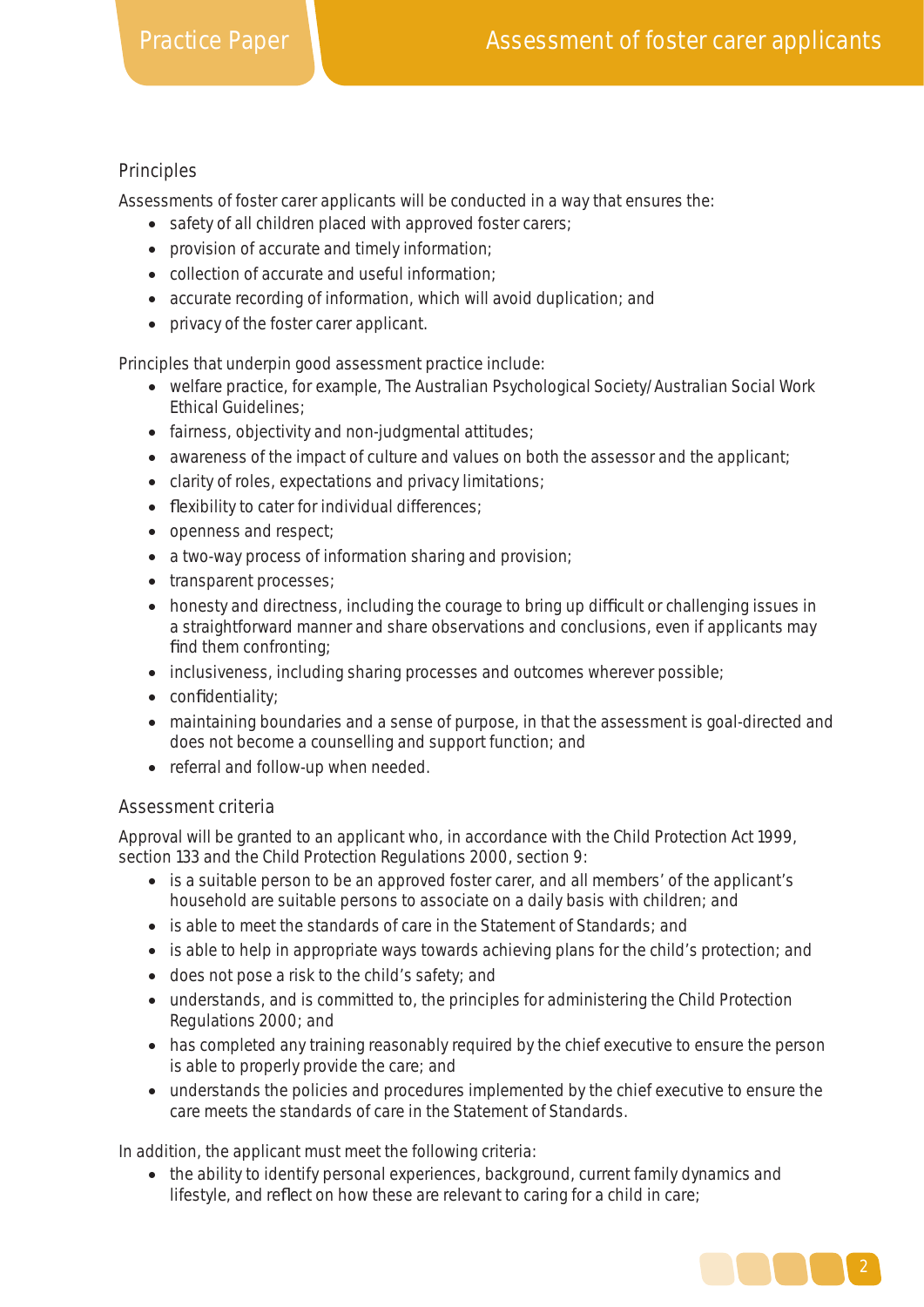- the ability to provide a safe and stable living environment that is free from harm or risk of harm;
- the ability to provide a nurturing environment that contributes to a child's positive self regard; and
- the ability to work as part of a team that includes the child, their family, the department and other relevant service providers.

# Phases of assessment

# Foster carer intake

Key research findings indicate that:

- the immediacy of the response to the initial inquiry was critical in the recruitment of foster carers;
- often the most suitable applicants are easily dissuaded if they think that they are not needed;
- it is often the least suitable applicants who are the most persistent;
- timely follow up (within a few days) is a major determinant of whether people will go on to be approved carers;
- personal follow up (a home visit, or personal telephone call, as opposed to a form letter) is extremely important – it also offers a beginning point for assessing the applicant;
- the quality of engagement at this point can save a lot of resources in training and assessment, if applicants are given enough information to make realistic decisions about whether to proceed or self-select out; and
- those persons who go on to be foster carers have often considered fostering for a long period, and may have sought information at different stages of their life and needed time to reflect on the information.

The initial inquiry is a vital stage of the assessment and screening process, as it allows:

- for an educative role with regard to the role and need for foster carers;
- information sharing as to the range of foster carers needed, including the need for respite, short and long term carers, as well as carers for children and young people from varied backgrounds and with ranging needs;
- the collection of information which will inform the assessment and allow for early screening to occur, thus reducing the unnecessary use of resources later on; and
- an opportunity for early self-selecting out, should this be appropriate.

# Household Safety

Once applicants have begun to be informed about fostering and have decided to explore the idea further, the second phase of assessment will occur, which is the Household Safety Study. The information included in the Household Safety Study will be collected through an initial home visit and self-assessments conducted by the applicants.

The safety of the household is an important aspect of assessment, ensuring the safety of any children and young people placed with foster carers in the future. The chief executive has an obligation to take all reasonable steps to give effect to the terms of the Statement of Standards outlined in the *Child Protection Act 1999,* section 122. The department must be seen to be a model guardian for those children who are in the care of the chief executive and in maintaining that high standard it may be that standards are imposed which might go beyond the expectations of many

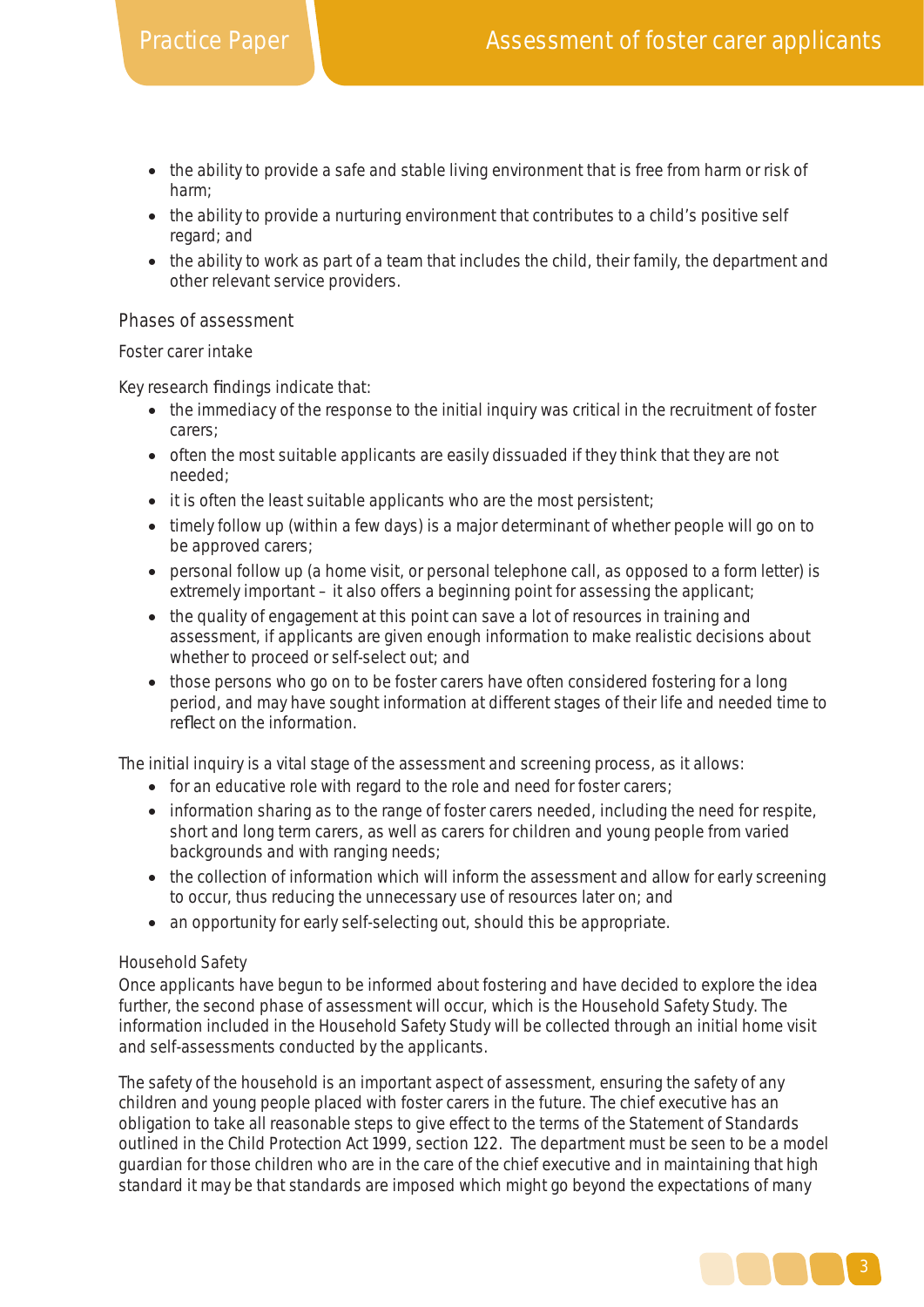parents. The safety requirements, including the mandatory safety requirements outlined in the Form 2: Household Safety Study, are recognised ways to avoid accidents and injuries around the home. The department must ensure children and young people's safety whilst they are in the care of the department.

In addition, conducting the Household Safety Study early in the assessment process:

- provides important information as to the appropriateness of the household for fostering;
- provides an indication as to the applicant's commitment to fostering and willingness to make adjustments/changes; and
- allows for early screening of inappropriate applicants and avoids unnecessary use of resources, such as avoiding further screening, assessing or training an applicant who does not meet the mandatory safety requirements.

The Household Safety Study aims to prevent injury to children and young people in foster care placements and covers the following topics:

- fires safety;
- water safety:
- indoor safety;
- outdoor safety;
- sun safety;
- vehicle safety;
- SIDS;
- pets safety; and
- other.

These topics are based on research into preventable childhood injury, which shows that:

- almost 60% of all injuries to children in Queensland occur in the home;
- more than half of the injuries were to pre-school age children;
- children encountered different hazards around the home depending on their developmental stage;
- for children under one year the most common injury causes were falls, poisoning and burns;
- children in the 1-4 year age group were most commonly injured by falls, poisoning and by striking or collision with objects; and
- older children in the 5-14 year age group presented most commonly with falls, collisions and cuts. They were most likely to be hurt in the garden, trampolines and bicycles often involved in their injuries.

"Almost 60% of all injuries to children in Queensland occur in the home. Of these, 40% can be attributed to falls with poisonings and burns other significant causes of nonfatal injury. These three issues along with drowning, the most common cause of injury death in the home, have been identified as priority areas at a national and state level. Significant childhood injury prevention is possible in the home environment...With the application of specific environmental modifications particular patterns of predictable injury can be reduced."(njury Bulletin, 2001, *Injuries in the homechildren*, No 66, June.)

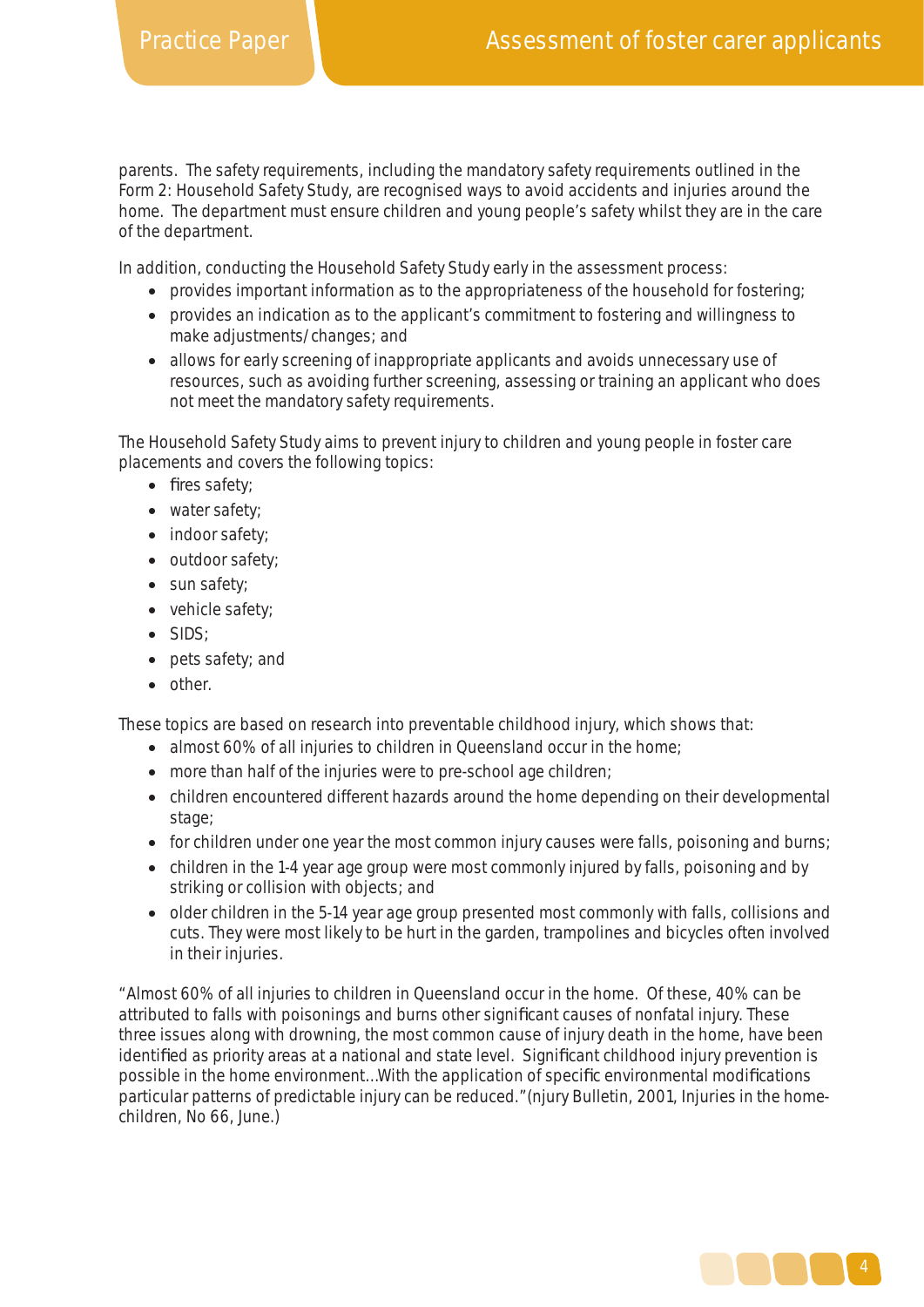#### Assessment

#### 1. Gathering evidence to inform the assessment

The assessment of foster carer applicants is a process of collecting information about the applicant's abilities and potential to provide foster care and then making a recommendation about their suitability based on an assessment of the information collected.

There are a variety of ways to collect the information, including

- using ecomaps and lifelines;
- observation;
- interviews; and
- handouts and questionnaires.

In addition, information can be collected from the following:

- referee reports;
- household safety assessment:
- medical assessments:
- outcome from attendance at training; and
- outcome from personal history checks.

#### 2. Assessing skill sets

Assessing the capacity of an applicant to fulfil the requirements of the *Child Protection Act 1999* and meet the assessment criteria presents some challenges to deficit-based assessment models, which are usually focused on describing needs rather than highlighting skills.

Foster carer assessment is also predictive, in that an attempt is made to provide evidence relating to the applicant's experiences and actions in other contexts, and draw conclusions as to how this will impact on their ability to provide foster care - both positively and negatively.

For example, the worker may assess how:

- an applicant has managed a blended family, and use this as an indicator of how they might manage the introduction of new children into the household;
- a separated parent has dealt with the role of the non-custodial parent, and use this as an indicator on how they might deal with contact visits between a child and their parents; and
- an applicant has managed their relationship with their own adolescent children as an indicator of how they will relate to young people in care.

Rather than generally assessing the personal qualities and attributes of an applicant, assessing an applicant's "skill set" means:

- linking the skills and attributes which an applicant demonstrates back to the skills and attributes that are necessary to provide quality foster care;
- seeing skills in a developmental context, for example, the applicant's current skills, what skills need to be developed, what can be inferred from past experiences and similar roles and what can be predicted by attitudes and explanations;
- realising that the skills involved in fostering are spread across the many aspects of the role and strength in some areas or skills does not necessarily mean strength in others. For example, skills in working with other stakeholders in a statutory context are different from skills in providing daily care; skills in advocacy and assertiveness are different to

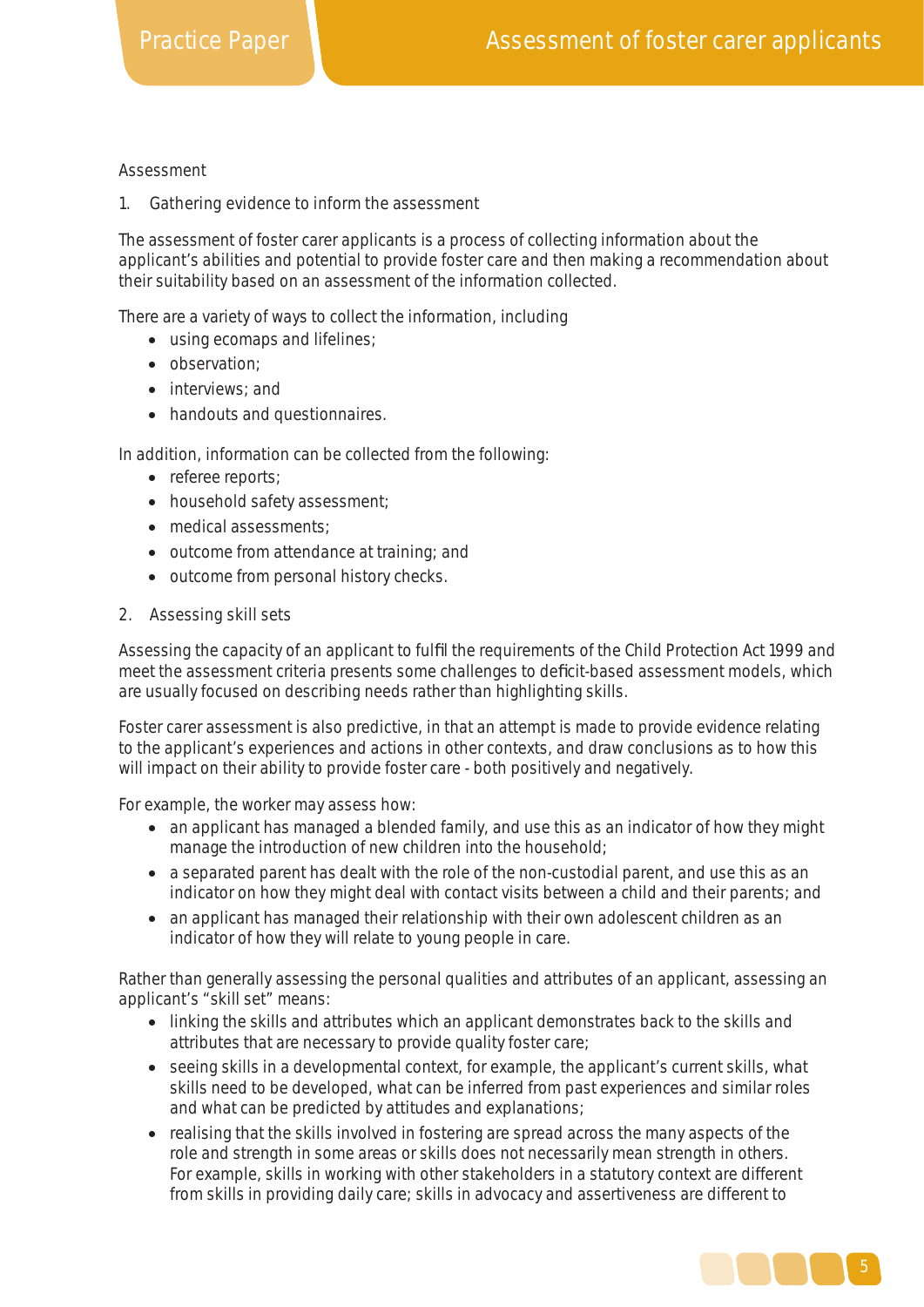skills in managing a household environment; general social skills (amiability, openness, friendliness) are different to skills in managing a range of complex tasks; skills in self care and self knowledge are different to skills in communicating with children. Mapping these skills across many domains with a realistic eye to both the strengths and the deficits of the applicant is part of building a thorough assessment.

### 3. Holistic assessment

Foster care assessment is more than balancing perceived strengths against weaknesses or vulnerability's and then totalling the "pluses" and "minuses". A holistic assessment links strengths to negative life experiences and measures the resolution of hardship, disadvantage and pain rather than the event itself. Most importantly, the applicant and the worker must be able to reflect on how this experience may impact on caring for a child in care.

Sometimes the factors that motivate and empower carers are the same ones which present challenges or appear to undermine their suitability of others. When examining these areas with applicants, the worker needs to see them as a start to the growth process and consider whether:

- $\bullet$  there are any unresolved issues which may cause difficulties;
- any lessons have been learned;
- there are patterns of behaviour; and/or
- insight into patterns of behaviour is evident.

Sometimes a person's awareness of the journey (process) is more important than their supposed destination (outcome) in resolving grief, pain or life experiences.

Resources can be drawn upon by the worker to facilitate a better assessment, particularly when confronted by issues that are new or complex. These resources can include:

- tools, for example, strengths cards or questionnaires;
- assessment technologies and methodologies (the use of genograms and ecomapping);
- participation in training, both from the written worksheets and Personal Reflections materials as well as from the observations of trainers;
- information gained from journal articles and books; and
- contact people and experts in other sectors and organisations or specialist units and services (for example, for consulting on issues such as domestic violence, the impact of sexual abuse on adult survivors, the effects of disability on parenting, specific health conditions).

Evidenced-based resources have been developed for workers to use which rely on a range of sources to collect information and these can be accessed at www.childsafety.qld.gov.au/fostercare/ regulation/. The use of these resources is optional and workers are able to use other resources in order to assist them to collect the information to inform the assessment.

Knowledge allows the worker to look for patterns, employ theories and perspective's, draw conclusions and link assessment to an evidence-based body of research and practice, for example:

- ecological and systems theories;
- research on outcomes for children and young people in care;
- Awareness of cultural issues;
- models of family functioning; and
- feminist and other critiques of welfare practice.

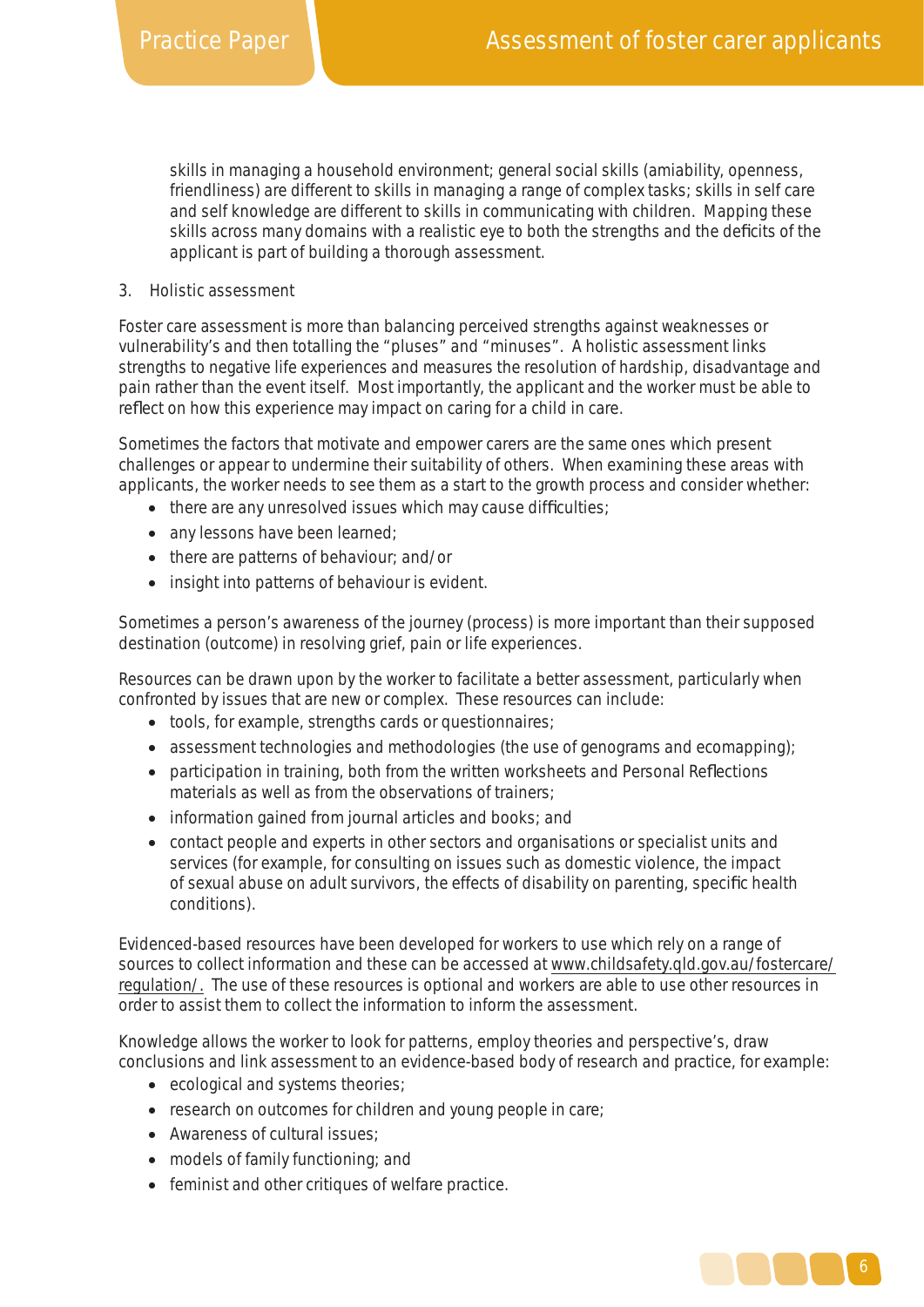Values enable the worker to connect with the experiences and issues that are presented by applicants and give us insight into the assessment process. These factors have the potential to impact both negatively and positively on an assessment and the worker needs to critically engage with them as a practitioner, for examples:

- personal experiences of being parented;
- life experiences outside of the welfare sector;
- culture;
- personalities, interests and lifestyle;
- values about families, child protection and fostering;
- gender and sexuality; and
- ability to maintain an open and accepting attitude while addressing issues clearly.

# Renewal

A foster carer will initially be approved for a 12 month period. After this period, the department will invite the carer to apply for renewal of approval and carers wishing to continue must respond with an application. An assessment of suitability similar to the original assessment is then undertaken. The Form 3b: Carer Applicant Assessment Recommendation Form – Renewal of Approval Only will be completed by the worker and the Form 4: Approval Decision is again completed by the child safety service centre manager. The major difference in this phase is the focus on placement experiences and how the carer has demonstrated an ability to care for children and meet the requirements of the relevant sections of the *Child Protection Act 1999*.

# The assessment report

The Form 3a: Carer Applicant Assessment and Recommendation – Initial Approval Only leads to a clear recommendation as to an applicant's suitability. This recommendation is the focus of the document. All other information leads to and informs the recommendation.

When completing the Form 3a:Carer Applicant Assessment and Recommendation – Initial Approval Only:

- provide summaries under each topic, using dot points;
- systematically addresses the criteria for approval;
- use diagrams (eg genograms, timelines) when helpful;
- draw direct quotes from supporting documents if necessary; and
- draw on research and other sources if necessary.

Remember, the Form 3a:Carer Applicant Assessment and Recommendation – Initial Approval Only is a tool. Interviews and assessing procedures should follow a different format with information gathered in a natural and logical style. Should information come up during one aspect of the assessment, continue the interview and return to the issue at a later point.

It is important that the report identifies each source of information. Workers are expected to add comments and observations that draw on your skills. This is achieved by separating direct quotes and observations from interpretive comments- eg, "the applicant said xxxx", "I observed xxxx in an interaction between the applicant and their spouse", "this has lead me to conclude that xxxx".

# Ethical issues

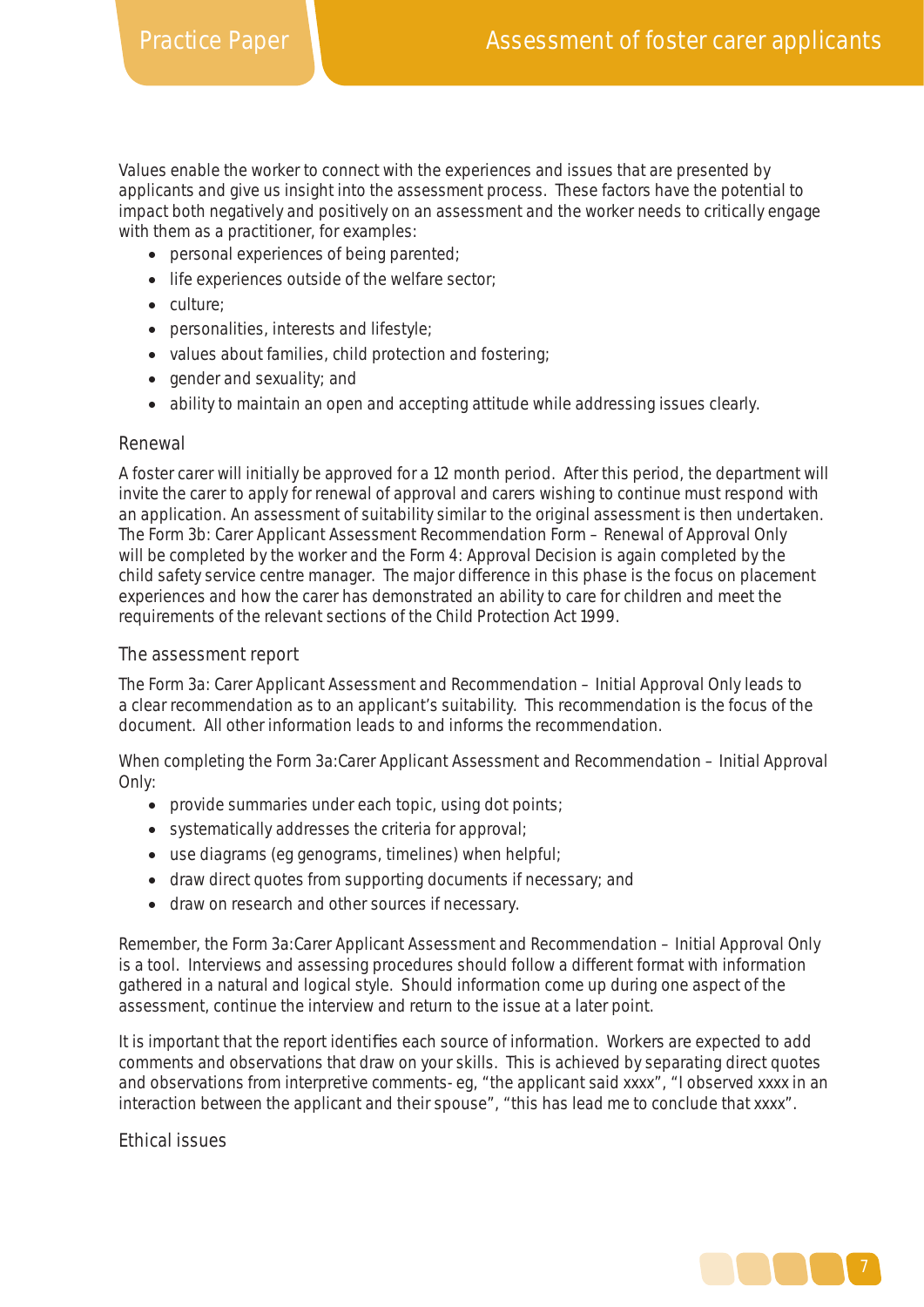In order to maintain professional objectivity, workers are required to establish clear professional boundaries that safeguard against subjectivity and over-identification with the applicants. Any real, perceived or potential conflict of interest (for example previous or current contact with applicants either socially or in a work context) must be discussed with the team leader at the commencement of the assessment, or as soon as possible after the potential or actual conflict of interest is identified

The *Child Protection Act 1999,* section 187 states that information obtained by the persons involved in the administration of the Act must not be disclosed or given to anyone else. The person may disclose the information to the extent necessary to perform the person's functions, if the disclosure is for the purposes directly related to a child's welfare or if the disclosure relates to the functions of cooperating with government entities that have a function relating to the protection of children, or is otherwise permitted by law.

The Federal Government has enacted the *Privacy Act 1988 (Commonwealth)*. Whilst the Queensland Government currently has no privacy legislation, it has made a commitment to protecting the privacy of people via an administrative privacy regime. The administrative privacy regime introduced by the Queensland Government is designed to provide people with confidence that personal information collected about them will be collected fairly, stored securely and used for purposes that they know about. If information is shared with others, they will have been advised to whom their personal information is disclosed.

Therefore, throughout the application and assessment process, and when requesting information from applicants, or from people providing information about an applicant, the applicant must be advised that the information they provide during the assessment process will be kept confidential unless the sharing of such information is a required part of the assessment process or child protection concerns arise. The applicants must be advised that information will be recorded into an assessment report, and who will have access to this report and receive copies of the report.

Personal perception of issues, "warning signs" and gut feelings about applicants are sometimes a starting point for looking deeper into specific areas, but they should never be considered without a careful assessment of the workers own values, and without being aware of personal and professional experiences. A good assessment framework rationalises the place of intuition and positions it as a legitimate professional tool, but one which needs to be validated (or challenged) from more objective sources.

Uncertainty and doubt are part of the assessment process. Deception and misleading statements, ambiguity and avoidance are all elements of communication and may be presented by applicants during the assessment. Whenever possible, these issues should be addressed during the course of the assessment.

The worker should acknowledge uncertainty and doubt directly by highlighting inconsistencies or by relaying their impressions (for example, "you told me that you are opposed to drinking and do not consume alcohol at all. I did, however, note many crates of beer bottles under the house when I walked in..."). Remember that this needs to be justifiable and the observation able to be shared with the applicant, both during the assessment and once they have access to the written document.

Similarly, some applicants may refuse to discuss some issues and may relay little or no information about significant elements of the assessment.

Ultimately, the worker does not have the ability to accurately measure the truth content of every statement an applicant makes, and is not expected to. By clearly establishing expectations with the applicant and taking the time to build trust and rapport, the worker should be able to form an overall picture of the extent to which an applicant has engaged in the process. The written

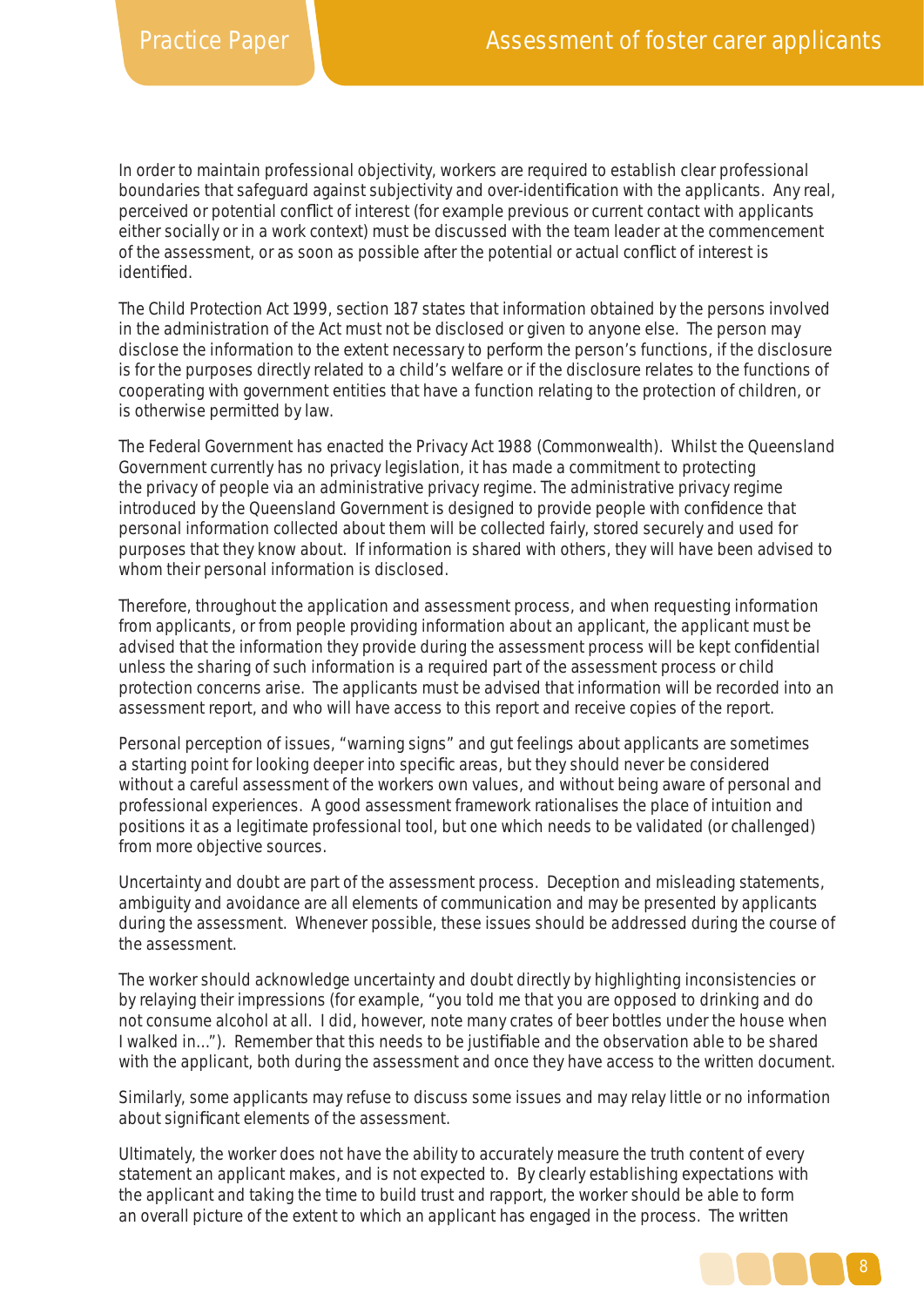assessment should comment on this. If a person will not answer a direct question, or provides ambiguous or misleading responses this can only be cited this in your report.

Engaging with applicants and collecting information is only one element of completing a foster carer assessment. The ability to present this information so that it is clear and accessible is essential to the process.

# Common problems faced by workers during an assessment

The following section provides the worker with information that will assist them to address problems that may arise during the assessment process.

Problem: Interviews take a long time.

- Review the information already gathered and plan the interviews.
- It could be that some applicants require more time than others to process the information and consider whether fostering is right for them.
- Discuss the issue with the applicants and explore whether the process is the problem, or if the applicants wish to put their application on hold to further consider their options.
- Be more direct in the interview sessions. Advise the applicants how long you will spend together and set an agenda with the applicants about what will be discussed.
- Don't just follow the forms or resources as an interview format follow the natural flow of the interview to gather the information needed and then use to inform the assessment report.

Problem: Information is conflicting.

- Identify where the conflict has come from and consider the reliability of the information.
- Compare the information to that collected from a range of other sources including observations, interviews and referee checks.
- Discuss the conflicting information with the applicants.

Problem: The applicant's children are not happy about the idea of fostering.

- Discuss the issue with the applicants. It may be that the parents have not fully discussed fostering with the children and they require more information and time to consider.
- Accept the children's views as valid and assist the applicants to consider their options, including placing their application on hold or consideration of other options to fostering which will better suit their situation.

Problem: The report is very long.

- Read assessment reports prepared by other workers.
- Ensure that information is not repeated throughout the document.
- Ensure that it is a summary of information and refer to supporting evidence where appropriate.
- Start with the evidence then link to assessment criteria.

# **Summary**

The worker is not required to make a decision but needs to provide sufficient information for the delegated decision-maker to do so. If the workers recommendation is uncertain, or the worker cannot easily weigh up the issues to come to a clear conclusion, this should be stated with an explaination of why.

The worker does not "owe" it to the applicants to advocate for them, apologise for them, or justify